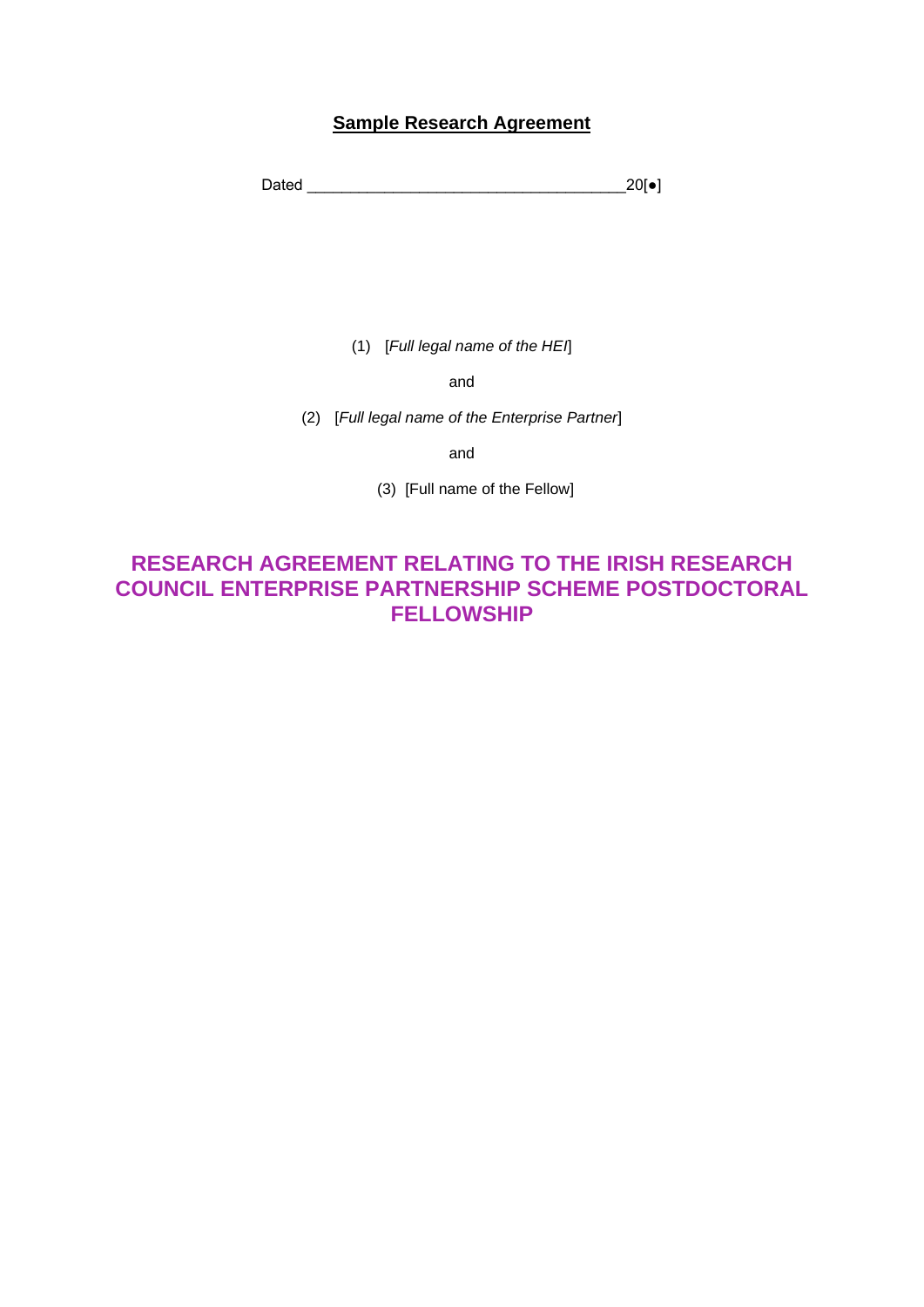| This Agreement dated |  | 20[•] is between: |  |
|----------------------|--|-------------------|--|
|                      |  |                   |  |

- (1) [●] (the "**HEI**"); [*an academic institution incorporated or established under [statute or charter in Ireland],*] whose [*principal address or registered office*] is at [●] and
- (2) [●] (the "**Enterprise Partner**"), [*a company or insert relevant entity type incorporated in [*•*] with registration number [*•*],*] whose principal place of business or registered office is at [•].and
- (3) [●] (the "**Fellow**"), the person awarded the Fellowship whose principal place of residence is at [•].

#### **Background:**

- A. The Irish Research Council ("the Council") operates the Enterprise Partnership Scheme Postdoctoral Fellowship ("the Programme") to provide opportunities to suitably qualified individuals to link with an Enterprise Partner and pursue a Postdoctoral Fellowship in any discipline at an eligible HEI within Ireland.
- B. The HEI, the Fellow and the Enterprise Partner have by acceptance of this award, agreed to be bound by the Terms and Conditions of the Programme ("the Council Terms").
- C. The Fellow and the Enterprise Partner both acknowledge that under the Council Terms the HEI is made responsible for the distribution of the Fellowship Fund in the manner specified therein and both agree to co-operate with the HEI and notwithstanding any other provision of this Agreement, to do all such acts and things as may reasonably be required of each of them in order to facilitate the discharge by the HEI of its obligations under the Council Terms in a timely manner and otherwise to ensure compliance with their own obligations under the Council Terms.
- D. The Fellow is employed by the HEI.
- E. This agreement sets out the way in which the Fellowship will be managed by the HEI, the Fellow and the Enterprise Partner and deals with, among other things, IP rights and confidentiality arising from the Programme.

#### **The Parties agree** as follows:

## **1.** *Interpretation*

1.1 *Definitions.* In this Agreement (and the background recitals above), unless the context requires otherwise or unless otherwise specified the following words shall have the following meanings:

| <b>Academic Mentor</b> | Shall mean the person or persons responsible for supporting and<br>guiding the Fellow and ensuring the quality of the research<br>produced under the Fellowship.                                                                                                                                                                                                                                                                                                                                                           |
|------------------------|----------------------------------------------------------------------------------------------------------------------------------------------------------------------------------------------------------------------------------------------------------------------------------------------------------------------------------------------------------------------------------------------------------------------------------------------------------------------------------------------------------------------------|
| <b>Background IP</b>   | Any Intellectual Property in the same or related fields to the<br>research contemplated by this Agreement, developed, owned,<br>licensed to or otherwise controlled by a Party prior to the<br>Commencement Date or generated by that Party independently of<br>the Project and, in each case, made available by that Party for use<br>in connection with the Project in accordance with the process set<br>out at Clause 7.3 below. A list of Background IP as at the date of<br>this Agreement is set out in Schedule 2. |

**Commencement Date** The commencement date as set out in Schedule 1.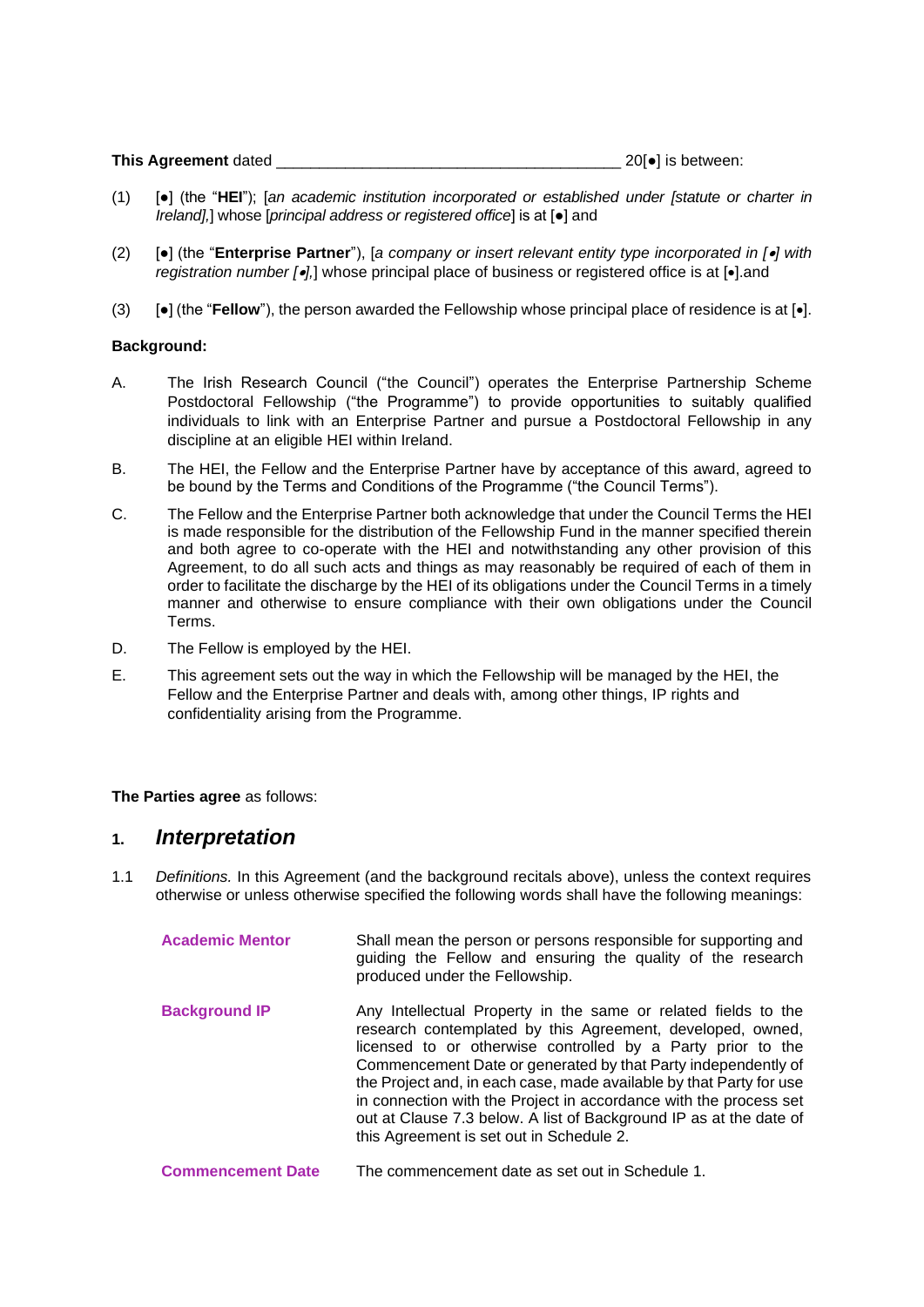| <b>Completion Date</b>                          | The completion date as set out in Schedule 1.                                                                                                                                                                                                                                                                                                                                                                              |  |
|-------------------------------------------------|----------------------------------------------------------------------------------------------------------------------------------------------------------------------------------------------------------------------------------------------------------------------------------------------------------------------------------------------------------------------------------------------------------------------------|--|
| <b>Confidential</b><br><b>Information</b>       | Any information relating to the business, affairs, technology,<br>products or processes of a Disclosing Party that:                                                                                                                                                                                                                                                                                                        |  |
|                                                 | (i)<br>in respect of information provided in documentary form or<br>by way of a model or in other tangible form, at the time of<br>provision is marked or otherwise designated to show<br>expressly or by necessary implication that it is imparted in<br>confidence;<br>in respect of information that is imparted orally, described<br>(ii)<br>by the Disclosing Party or its representatives to the                     |  |
|                                                 | Receiving Party as being confidential at the time of<br>disclosure (and confirmed in writing, marked confidential<br>and sent to the receiving party within 28 days of the oral<br>disclosure);<br>(iii) is a copy of any of the foregoing; or<br>(iv) due to its character or nature, a reasonable person in a like<br>position to the Receiving Party and<br>under<br>like<br>circumstances would consider confidential. |  |
| <b>Disclosing Party</b>                         | The Party disclosing Confidential Information to the other Party in<br>connection with the Project.                                                                                                                                                                                                                                                                                                                        |  |
| <b>Enterprise Mentor</b>                        | Shall mean the person or persons designated by the Enterprise<br>Partner as being responsible for supporting and mentoring the<br>Fellow relating to the Enterprise Partner's involvement in the<br>Fellowship.                                                                                                                                                                                                            |  |
| <b>Enterprise Partner</b>                       | Shall mean a business, a company, a registered charity, a social,<br>cultural or not-for-profit organisation, or a semi-state commercial<br>organisation.                                                                                                                                                                                                                                                                  |  |
| <b>Exercise Notice</b>                          | Written notice from the Enterprise Partner to the HEI that it wishes<br>to exercise the Option.                                                                                                                                                                                                                                                                                                                            |  |
| <b>FOIA</b>                                     | The Freedom of Information Act, 2014, as amended, revised,<br>modified or replaced from time to time.                                                                                                                                                                                                                                                                                                                      |  |
| <b>Project Foreground IP</b>                    | All Intellectual Property generated by the Parties in the<br>performance of the Project.                                                                                                                                                                                                                                                                                                                                   |  |
| HEI                                             | Higher Education Institute – shall mean a recognised HEI entitled<br>to award a Masters or a Doctor of Philosophy (PhD) degree and<br>which is approved by the Council.                                                                                                                                                                                                                                                    |  |
| <b>Intellectual Property</b><br>$(\mathsf{IP})$ | All intellectual property of any description including know-how,<br>copyright, trade marks, database rights, design rights, patents,<br>utility models, and applications for, and the right to apply for any<br>of the foregoing items.                                                                                                                                                                                    |  |
| <b>Council Terms</b>                            | The Irish Research Council Enterprise Partnership Scheme<br>Postdoctoral Fellowship 2022 Terms and Conditions.                                                                                                                                                                                                                                                                                                             |  |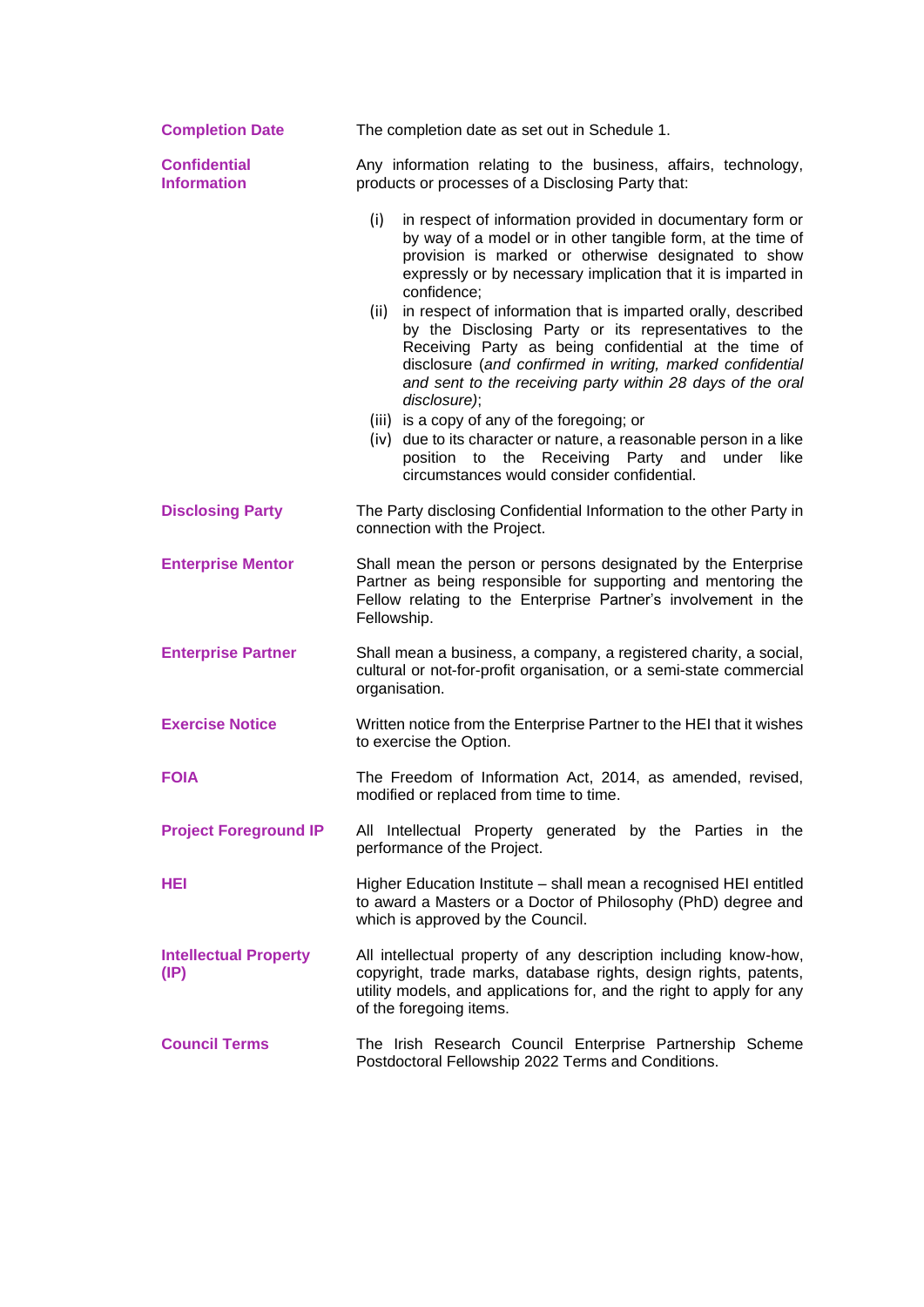| <b>Know-How</b>           | Any unpatented technical information (including, without limitation,<br>information relating to inventions; discoveries; concepts;<br>methodologies; models; research, development and testing<br>procedures; the results of experiments, tests and trials;<br>manufacturing processes, techniques and specifications; quality<br>control data, analyses, reports and submissions) that is not in the<br>public domain. |  |
|---------------------------|-------------------------------------------------------------------------------------------------------------------------------------------------------------------------------------------------------------------------------------------------------------------------------------------------------------------------------------------------------------------------------------------------------------------------|--|
| <b>Negotiation Period</b> | 90 days from and including the date of the Exercise Notice, being<br>the period within which the parties must negotiate and conclude a<br>licence.                                                                                                                                                                                                                                                                      |  |
| <b>Notice Party</b>       | A Party in respect of whom notice of termination is issued by the<br>other Party pursuant to Clause 12.1 below.                                                                                                                                                                                                                                                                                                         |  |
| <b>Option</b>             | The option to negotiate a licence to HEI foreground IP granted by<br>the HEI to the Enterprise Partner pursuant to Clause 7.8                                                                                                                                                                                                                                                                                           |  |
| <b>Parties</b>            | The HEI, the Enterprise Partner and the Fellow, and "Party" shall<br>mean any of them.                                                                                                                                                                                                                                                                                                                                  |  |
| <b>Personnel</b>          | The officers, directors, employees, contractors, researchers or<br>registered students of a Party.                                                                                                                                                                                                                                                                                                                      |  |
| <b>Project</b>            | The programme of work to be carried out by the Parties as<br>described in the project plan in Schedule 1.                                                                                                                                                                                                                                                                                                               |  |
| <b>Publishing Party</b>   | Any Party intending to publish any results of the Project.                                                                                                                                                                                                                                                                                                                                                              |  |
| <b>Receiving Party</b>    | The Party receiving Confidential Information from the other Party<br>in connection with the Project.                                                                                                                                                                                                                                                                                                                    |  |
| <b>Reviewing Party</b>    | The Party other than the Publishing Party.                                                                                                                                                                                                                                                                                                                                                                              |  |
| <b>Fellowship Fund</b>    | Shall mean the funding for the Fellowship.                                                                                                                                                                                                                                                                                                                                                                              |  |

- 1.2 *Construction.* In this Agreement, unless the context requires otherwise:
	- (a) the headings are used for convenience only and shall not affect its interpretation;
	- (b) references to persons shall include incorporated and unincorporated persons; references to the singular include the plural and vice versa; and references to either gender include the other and the neuter;
	- (c) references to Clauses and Schedules mean clauses of, and schedules to, this Agreement;
	- (d) references in this Agreement to termination shall include termination by expiry;
	- (e) where the word "including" is used it shall be understood as meaning "including without limitation";
	- (f) time shall be construed by reference to time in Ireland;
	- (g) 'this Agreement' means the Clauses of, and the Schedules to, this Agreement, and the Council Terms, all of which shall be read as one document; and
	- (h) 'business day' shall be construed as a reference to a day (other than a Saturday or Sunday) on which the banks are generally open for business in Ireland.
- 1.3 If any ambiguity or question of intent or interpretation arises, this Agreement shall be construed as if drafted jointly by the Parties and no presumption or burden of proof shall arise favouring or disfavouring any Party by virtue of the authorship of any of the provisions of this Agreement.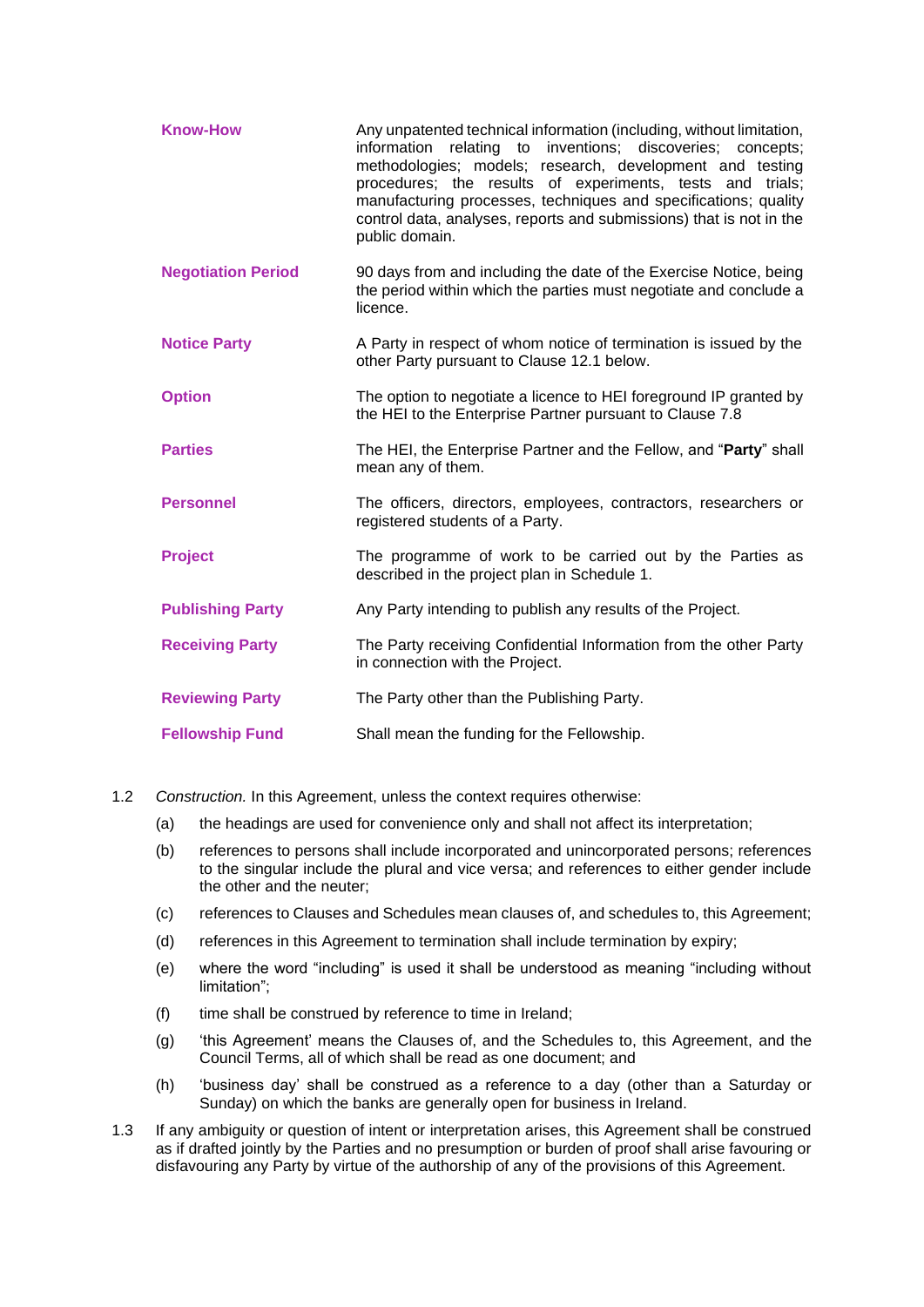# **2. Scope of the Project**

2.1 *Project.* The Parties shall carry out the Project described in Schedule 1 with support from the Academic Mentor and Enterprise Mentor.

*Duration.* The Project shall be carried out from the Commencement Date until the Completion Date or until such later date as may be agreed in writing between the Parties, or until it is terminated in accordance with the terms of this Agreement.

# **3.** *Review of Progress*

- 3.1 The Parties shall agree a programme of work on a planned basis in order to complete the Research Project proposed by the Fellow and approved by the Council. The Parties agree to update the programme of work at an agreed frequency.
- 3.2 The Parties will hold review meetings on an agreed basis.

# **4. Responsibilities of the HEI**

4.1 The HEI will support the Fellow to undertake further research for the purpose of completing their Fellowship.

# **5. Responsibilities of the Fellow**

- 5.1 The relationship between the HEI and the Fellow is purely for the purpose of undertaking research to enable the Fellow to complete their Fellowship. The relationship between the HEI and the Fellow is governed by the terms of the HEI academic regulations in force for the time being and this Agreement. The Fellow:
- 5.2 shall comply with the Council Terms;
- 5.3 shall follow the reasonable instructions issued by the Academic Mentor that are issued;
- 5.4 is responsible for submitting the annual joint progress reports on time to the Council. A copy of all reports must be submitted to the HEI.

# **6. Responsibilities of the Enterprise Partner**

The Enterprise Partner shall

- 6.1 comply on a continuing basis with its obligations under the Council Terms;
- 6.2 support the Fellow to undertake their research and, where feasible and appropriate, provide a placement period for the Fellow at its facility;
- 6.3 use all reasonable endeavours to enable the Fellow to meet the Fellow's obligations under this Agreement;
- 6.4 hold the HEI harmless and pay all costs that fall due to the Council as a result of the Enterprise Partner's actions in breach of this Agreement.

## **7. Intellectual Property**

7.1 In this Agreement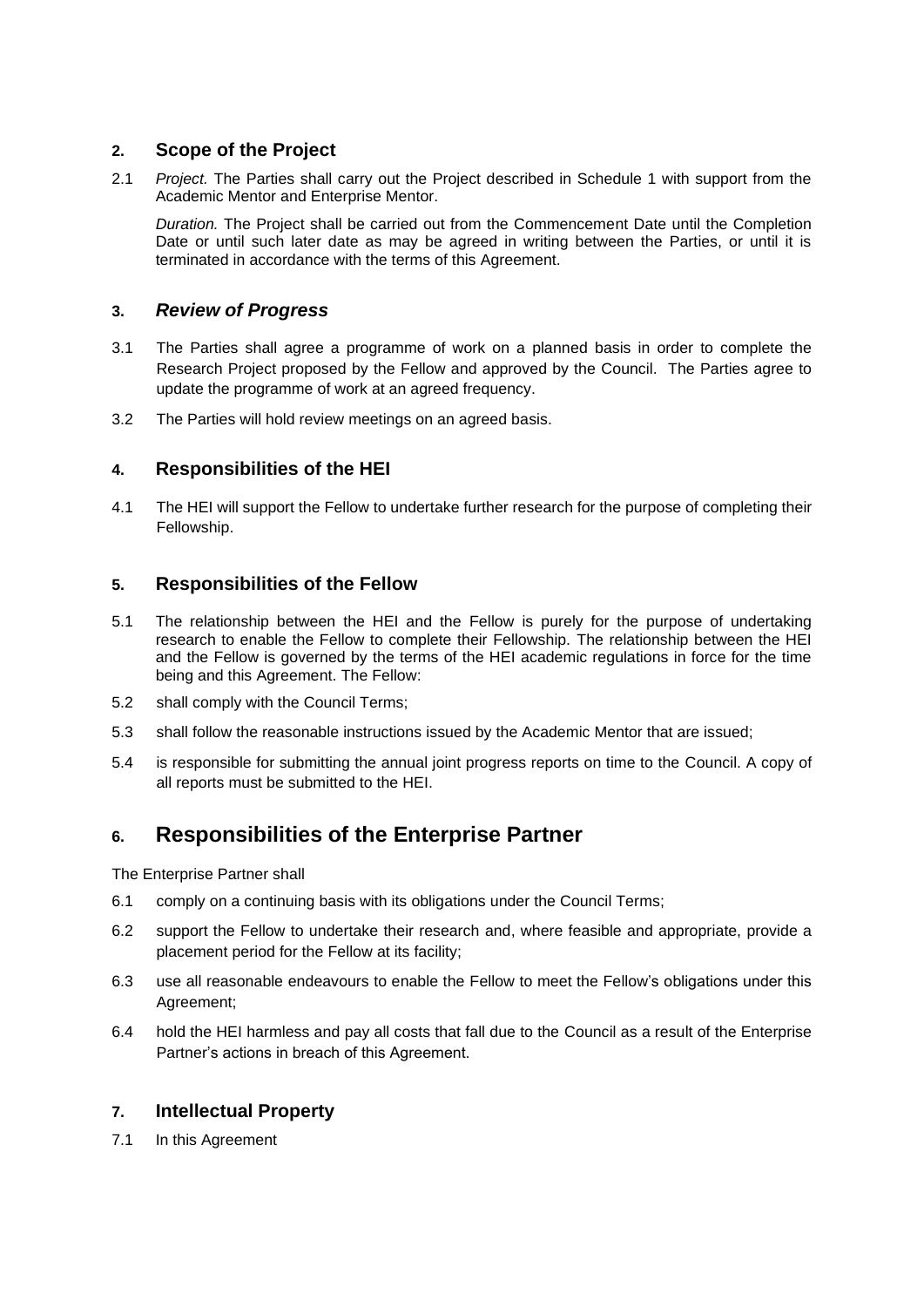- (a) a person shall be taken to participate in the generation of:
	- (i) an invention, only if he is considered the, or an, inventor of that invention under Irish patent law as it stands on the date on which the invention is made;
	- (ii) copyright, only if he is the, or an, author of the work in question for the purposes of Irish copyright law as it stands on the date on which the work is generated; and
	- (iii) know-how or information only if he makes a significant intellectual contribution to its generation for these purposes; the contribution of previously generated IP does not constitute a significant intellectual contribution:
- (b) the term 'generated' includes a reference to the expressions 'discovered', 'conceived', 'first reduced to practice', 'created', and 'developed', and terms cognate with the term 'generated' shall be understood accordingly.

#### *Background IP*

- 7.2 Each Party shall retain all right and title to, and interest in its own Background IP. Nothing in this Agreement shall affect ownership of any Background IP. No licence to use any Background IP is granted or implied by this Agreement except the rights expressly granted in this Agreement.
- 7.3 Register of IP
	- (a) Schedule 2 sets out a list of Background IP that the Parties have agreed to make available for the Project as at the date of this Agreement, together with details of any restrictions or encumbrances on the use of that Background IP.
	- (b) Any Party wishing to make available Background IP for use in the Project after the date of this Agreement shall provide the other Party with a written description of the Background IP together with details of any restrictions or encumbrances on the use of that Background IP.
	- (c) The HEI shall maintain a register of Background IP contributed to the Project detailing the name of the contributing Party together with details of any restrictions or encumbrances on its use specified by the contributing Party.
	- (d) No Party may withdraw or make any amendments to the terms and conditions of any Background IP without the prior written approval of the other Party (such approval shall not be unreasonably withheld or delayed).

#### *Use of Background in the Project*

7.4 Each Party grants to the other Party a royalty-free, non-exclusive licence to use, and permit its Personnel who are involved in the Project to use, its Background IP for the purposes of carrying out the Project, but for no other purpose. Neither Party may grant any sub-licence to use the other Party's Background IP.

#### *Notification of Results*

7.5 Each of the Parties shall notify the other promptly after identifying any experimental result that it believes is patentable or otherwise protectable and will supply copies of those results. All other experimental results will be reported according to the reporting arrangements in the Project plan described in Schedule 1.

#### *Project Foreground IP*

- 7.6 All right and title to, and any interest in, any and all Project Foreground IP shall be vested and remain vested in the HEI. To the extent that any Project Foreground IP is capable of prospective assignment, the Enterprise Partner and the Fellow now assigns that Project Foreground IP to the HEI; and to the extent that any Project Foreground IP cannot be prospectively assigned, shall assign such Project Foreground IP as and when that Project Foreground IP is created, at the request of the HEI. At the request and expense of the HEI, the Enterprise Partner shall execute such documents as may be necessary to transfer title to the HEI and apply for patents or other protections for such Project Foreground IP.
- 7.7 The HEI grants to the Enterprise Partner a first Option to negotiate a licence to commercially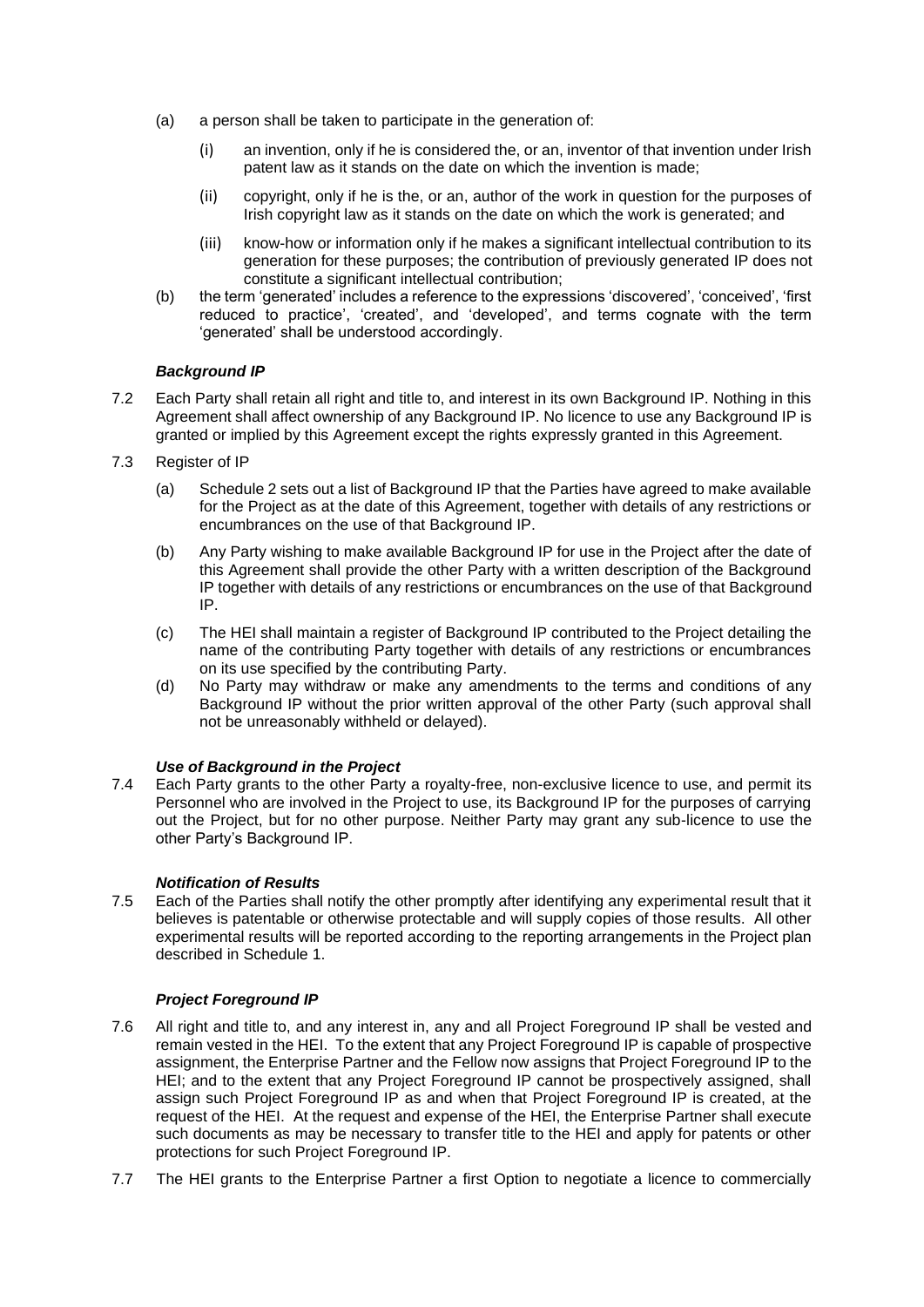exploit any Project Foreground IP. If the Enterprise Partner wishes to exercise an Option, it shall give an Exercise Notice to the HEI prior to the completion of the Project. Upon receipt of an Exercise Notice, the Parties acting reasonably shall promptly enter into negotiations in good faith with a view to the conclusion of a licence agreement in respect of the HEI Foreground IP during the Negotiation Period. If the Enterprise Partner does not exercise its Option during the term of the Project or the Parties are unable to agree the terms of a licence agreement within the Negotiation Period that Option shall lapse.

- 7.7.1 Where HEI staff other that the Fellow have contributed to the creation of Project Foreground IP in the course of the project the HEI grants to the Enterprise Partner, where it is free to do so, a first Option under the terms as described in clause 7.7.
- 7.8 Any such licence shall be on fair and reasonable commercial terms and subject to separate agreement.

#### *Research rights*

7.9 Notwithstanding the grant of any exclusive licence to Project Foreground IP, the HEI shall have a non-exclusive, irrevocable, perpetual, royalty free right to utilise the Foreground IP for internal teaching and research, but for no other purpose. The rights of the HEI under this Clause 7.9 are subject to the confidentiality restrictions in Clause 8 and the rules on publication in Clause 9.

#### *IP protection*

7.10 The HEI shall consult with the Enterprise Partner in respect of the IP protection strategy and associated costs for the Project Foreground IP, including application for patents or other protections. The HEI shall be responsible for the costs of such IP protection until the Project Foreground IP is licensed to the Enterprise Partner, and any such licence shall include terms that relate to ongoing IP costs and the reimbursement of [*a contribution to*] the previous direct costs of this IP protection.

#### *Step-in rights*

7.11 If the HEI chooses not to file, prosecute or maintain any IP protection for the Foreground IP, the HEI shall give the Enterprise Partner notice within a reasonable period prior to the potential loss of rights, and if the Enterprise Partner so requests, the HEI shall (at the cost and expense of the Enterprise Partner) prepare, file, prosecute and maintain such IP protection as the Enterprise Party sees fit.

#### *State Aid*

7.12 The grant of any assignment of, or licence to, IP pursuant to Clause 7.8 is subject to compliance with EU state aid rules and the Parties shall use all reasonable endeavours to ensure that the terms of any such assignment or licence do not give rise to unlawful state aid.

## **8. Confidentiality**

#### *Confidentiality obligations*

- 8.1 Each receiving party undertakes:
	- (a) to maintain as secret and confidential all Confidential Information obtained directly or indirectly from the Disclosing Party in the course of or in anticipation of this Agreement and to respect the Disclosing Party's rights therein;
	- (b) to use such Confidential Information only for the purposes of this Agreement;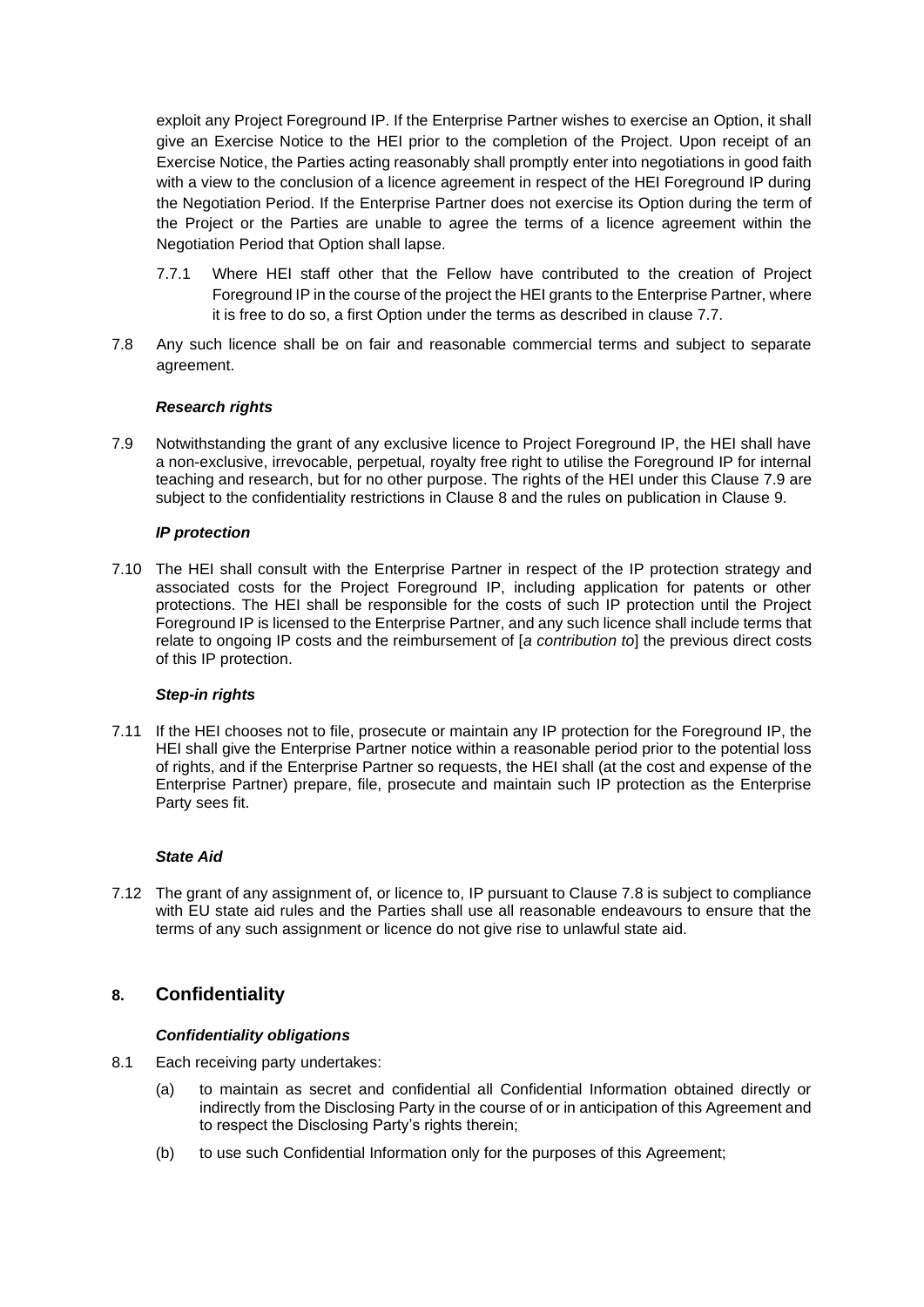- (c) to disclose such Confidential Information only to those of its Personnel to whom and to the extent that such disclosure is reasonably necessary for the purposes of this Agreement; and
- (d) to ensure that all those to whom disclosure of or access to such Confidential Information has been given comply with the provisions of this Agreement, and the Receiving Party shall be liable to the Disclosing Party for any breach of this Agreement by any of the foregoing.

#### *Exceptions to obligations*

- 8.2 The provisions of Clause 8.1 shall not apply to Confidential Information which the Receiving Party can demonstrate by reasonable, written evidence:
	- (a) was, prior to its receipt by the Receiving Party from the Disclosing Party, in the possession of the Receiving Party and at its free disposal; or
	- (b) is subsequently disclosed to the Receiving Party without any obligations of confidence by a third party who has not derived it directly or indirectly from the Disclosing Party; or
	- (c) is independently developed by the Receiving Party by individuals who have not had any direct or indirect access to the Disclosing Party's Confidential Information; or
	- (d) is or becomes generally available to the public through no act or default of the Receiving Party or its Personnel.

#### *Disclosure in accordance with legal obligations*

- 8.3 To the extent that the Receiving Party is required to disclose any of the Disclosing Party's Confidential Information by order of a court or other public body that has jurisdiction over it or under other statutory or regulatory obligations it may do so, provided that, before making such a disclosure the Receiving Party shall, unless it is prohibited from so doing by law:
	- (a) inform the Disclosing Party of the proposed disclosure as soon as possible, in any event, no later than five (5) business days after becoming aware of the proposed disclosure; and
	- (b) cooperate with the Disclosing Party's reasonable, lawful efforts to resist, limit or delay such disclosure (at the cost and expense of the Disclosing Party).

Disclosure of any Confidential Information pursuant to any such order or requirement shall not be deemed to render it non-confidential and the Receiving Party's obligations with respect to such Confidential Information shall not be changed or lessened by virtue of any such disclosure, unless such disclosure results in one or more of the exceptions listed in Clause 8.2 above applying to that Confidential Information.

- 8.4 The Enterprise Partner acknowledges and agrees that the HEI is subject to FOIA and the codes of practice issued under FOIA as may be amended, updated or replaced from time to time. The Enterprise Partner agrees that all requests under FOIA relating to this Agreement and any other relevant records will be processed by the HEI under the terms of FOIA. The HEI and the Enterprise Partner shall communicate and cooperate in relation to the processing of any requests under FOIA*.*
- 8.5 Each Party shall give notice to each of the other Parties of any unauthorised use, disclosure, theft or other loss of that other Party's Confidential Information as soon as is practicable after becoming aware of it.
- 8.6 The obligations of confidentiality and non-use set out in this Clause 8 shall survive termination of this Agreement for any reason for a period of five years from the date of termination.

### **9. Publications**

9.1 The Parties recognise the Council policy relating to the placement of research publications in open access repositories as set out in the Council Terms. The Parties agree that the HEI and its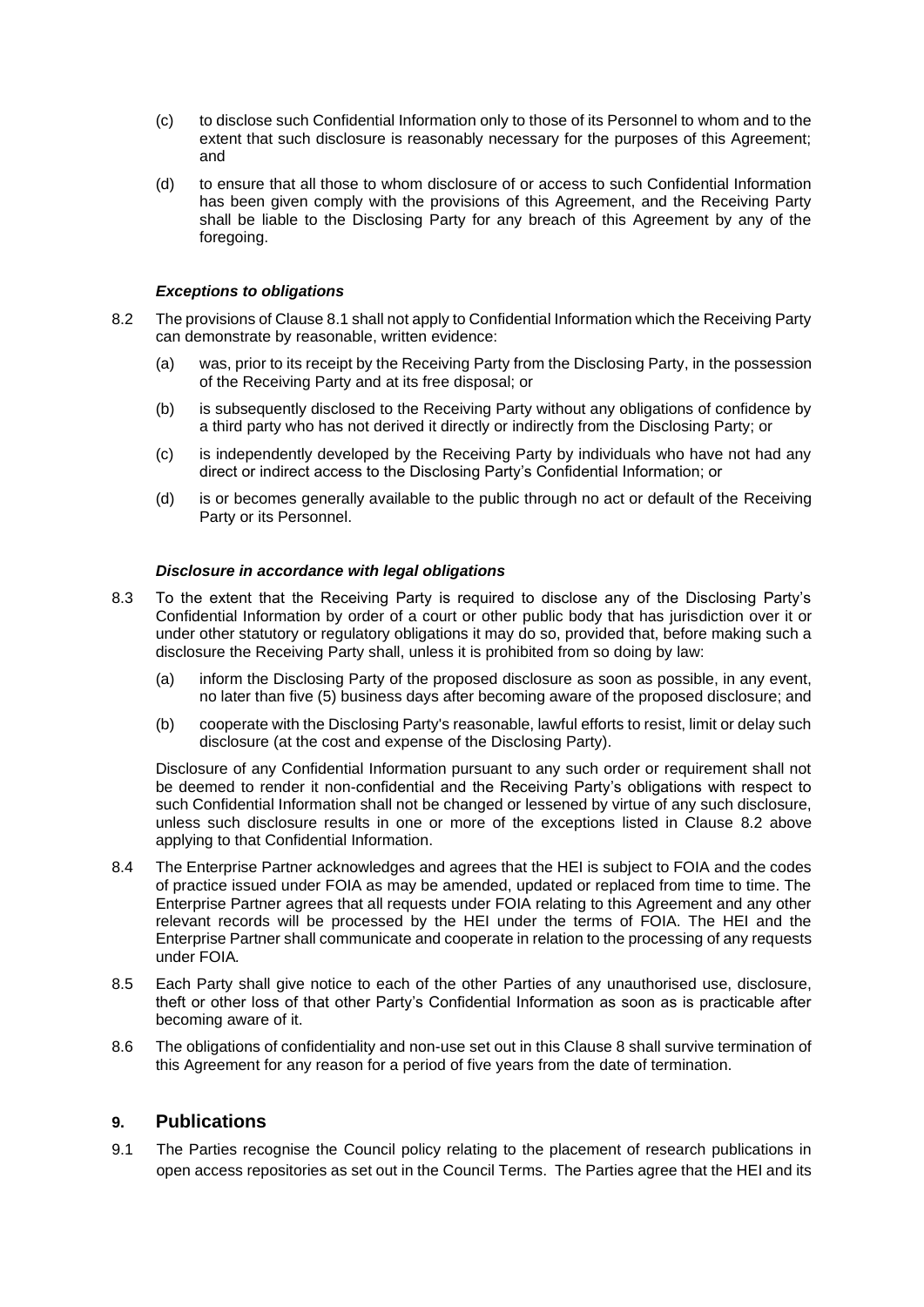authorised personnel, and the Fellow, shall be entitled to make oral, written or other public disclosures of the results of the Project and the Foreground IP, including but not limited to:

- a. making presentations at seminars, symposia, professional meetings; and
- b. publishing in journals, or otherwise of their own choosing, methods and results in accordance with normal academic practice;

provided that the publication has been approved by the Academic Mentor and the Enterprise Partner, in accordance with Clauses 9.2, 9.3 and 9.4 below.

- 9.2 The Publishing Party shall submit its proposed publication in writing to the Reviewing Party at least 30 days before submitting it for publication.
- 9.3 If the Reviewing Party believes that delay is needed in order to seek patent or similar protection for any of the Reviewing Party's Background IP or any Foreground IP, the Reviewing Party may by giving written notice to the Publishing Party require the Publishing Party to delay the proposed publication for a maximum of 90 days or other such time as both Parties may agree, or until any affected IP is protected, whichever is the sooner.
- 9.4 All Foreground IP shall be treated as Confidential Information belonging to the Enterprise Partner. The Reviewing Party may, by giving written notice to the Publishing Party, require the removal of any of the Reviewing Party's Confidential Information from the publication.
- 9.5 If the Publishing Party does not receive a written objection from the Reviewing Party within 30 days of submission of notification of publication, then permission to publish shall be deemed to have been given.
- 9.6 The Fellow must receive written approval from the Academic Mentor and the Enterprise Partner to proceed with the publication.

## **10. Warranties and Undertakings**

- 10.1 *No implied warranties, etc.* Each Party acknowledges that, in entering into this Agreement, it does not do so in reliance on any representation, warranty or other provision except as expressly provided in this Agreement, and any conditions, warranties or other terms implied by statute or common law are excluded from this Agreement to the fullest extent permitted by law.
- 10.2 *No warranty or representation is provided by the HEI that the Fellow will obtain any guaranteed result. The Enterprise Partner recognises that Project is experimental and theoretical research and that the success or outcome of the research and/or the results cannot be guaranteed.*
- 10.3 *Entitlement to enter the contract.* Each Party warrants to the other that it has full power and authority under its constitution and has taken all necessary actions and obtained all authorisations, licences, consents and approvals, to allow it to enter into this Agreement.
- 10.4 *No other warranties.* Neither Party warrants or undertakes that any result or outcome, whether stated in this Agreement or not, shall be achieved, be achievable or be attained at all or by a given Completion Date or any other date, nor does either Party give any warranty that the content or use of any results, IP, reports, information or other materials provided in connection with this Agreement will not constitute or result in any infringement of third-party rights.

## **11. Liability and Insurance**

- 11.1 *Liability of the Parties:* To the extent that any Party has any liability to the other Party in contract, tort (including negligence) or otherwise under or in connection with this Agreement, including any liability for breach of warranty, that Party's liability shall be limited in accordance with the following provisions.
- 11.2 *The total Liability of the HEI to the Enterprise Partner* shall in no circumstances exceed the Enterprise Partner's cash contribution to the Project, save for any breach by the HEI of an obligation of confidentiality owing to the Enterprise Partner in which instance the HEI's liability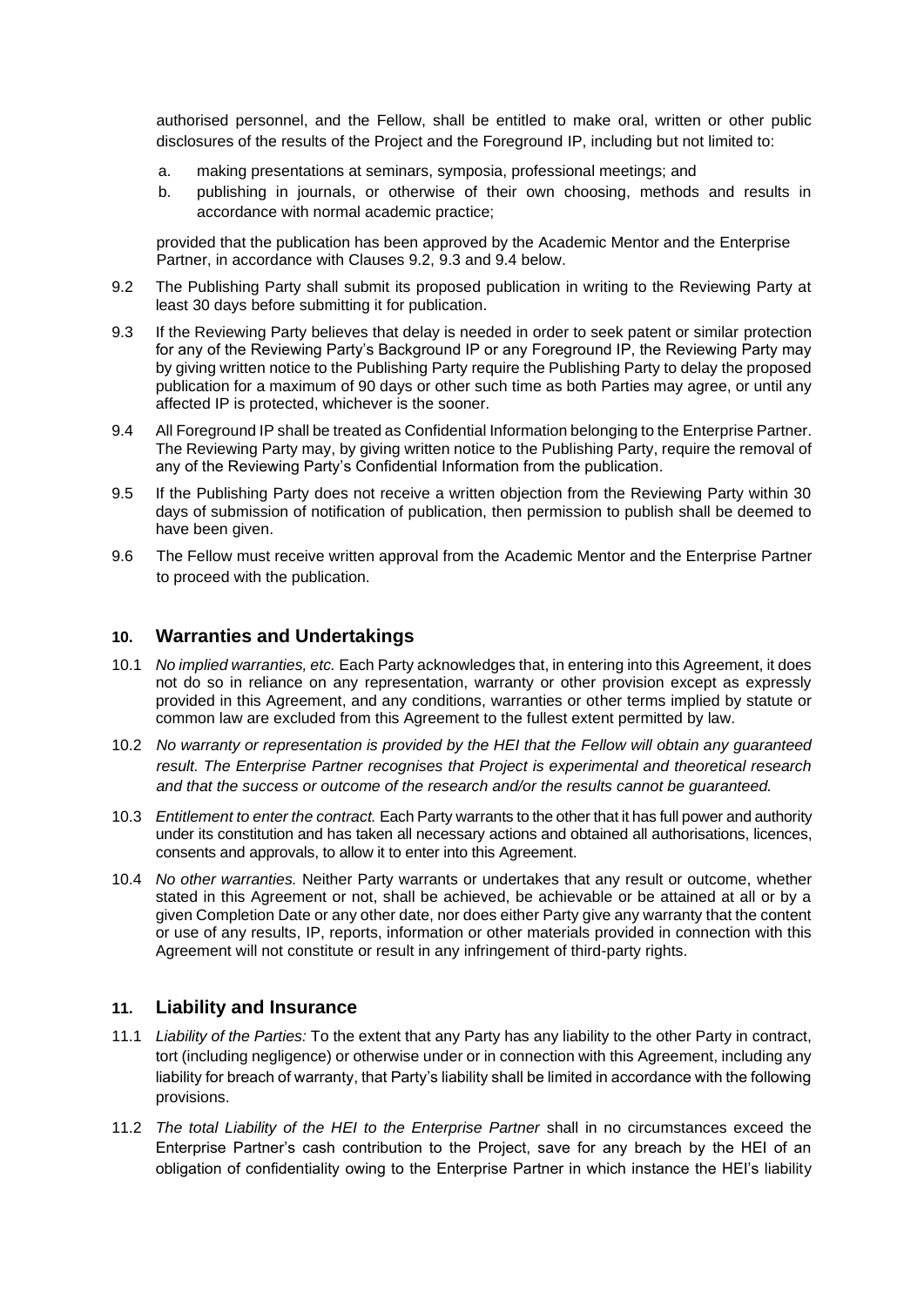shall not exceed twice the Enterprise Partner's cash contribution to the Project.

- 11.3 *The total Liability of the Enterprise Partner to the HEI* shall in no circumstances exceed the Fellowship Fund, save for any breach by the Enterprise Partner of an obligation of confidentiality owing to the HEI, in which instance the Enterprise Partner's liability shall not exceed twice the Fellowship Fund;
- 11.4 *In no circumstances shall either Party be liable* for any loss, damage, costs or expenses of any nature whatsoever incurred or suffered by the other Party or its Affiliates that is of an indirect, special or consequential nature; or for any direct or indirect loss of profits, revenue, business opportunity or goodwill; and
- 11.5 *Nothing in this Agreement excludes or limits any Party's liability* for death or personal injury, caused by that Party's negligence, for fraud or fraudulent misrepresentation or for any other liability to the extent it cannot be excluded or limited under applicable law.

## **12. Termination**

- 12.1 This Agreement shall continue until the earlier of
	- (a) cessation of the Project in accordance with Clause 9 of the Council Terms;
	- (b) the Enterprise Partner becomes insolvent;
	- (c) agreement in writing between the HEI and the Enterprise Partner that this Agreement should terminate.
- 12.2 *Consequences of termination.* On termination of this Agreement
	- (a) for any reason, except for material breach by the HEI, the Enterprise Partner shall pay to the Council any payment which was due to the Council prior to the date of termination but which was not paid prior to termination; or
	- (b) the HEI will refund to the Council any remaining funding owed to the Council (to be disbursed to the Enterprise Partner as applicable) within 30 days of the termination; and
	- (c) the HEI shall procure the return to the Enterprise Partner of all property and Confidential Information of the Enterprise Partner, in the possession or control of the HEI and its Personnel.
- 12.3 *Survival of obligations.* On termination or expiration of this Agreement for any reason, all rights and duties of the Parties with regard to each other will cease except for rights and remedies which may have accrued prior to termination or expiration and any rights and/or obligations which expressly or by implication are intended to commence, survive or continue in effect on or after termination or expiration. Without prejudice to the generality of this clause, the termination or expiration of this Agreement will not affect Clauses 6, 7, 8,9, 11 and, to the extent applicable, 13 which shall survive the expiration and/or termination of this Agreement.

#### **13. General**

- 13.1 *Data Protection.* The Parties agree that where any personal data as defined in the General Data Protection Regulation (EU) 2016/079 ("GDPR") of any data subjects (as defined in the GDPR) is shared by or among the Parties for the purposes of carrying out the terms of this Agreement, the Parties will comply with the GDPR, along with any national transposing measures, secondary legislation (including European Commission decisions) adopted thereunder, to the extent that the GDPR is applicable to such Party's processing of personal data.
- 13.2 **Amendments***.* This Agreement may only be amended in writing signed by duly authorised representatives of the Parties.
- 13.3 **Assignment***.* Neither Party may assign, mortgage, charge or otherwise transfer any or all of its rights and obligations under this Agreement without the prior written agreement of the other Party.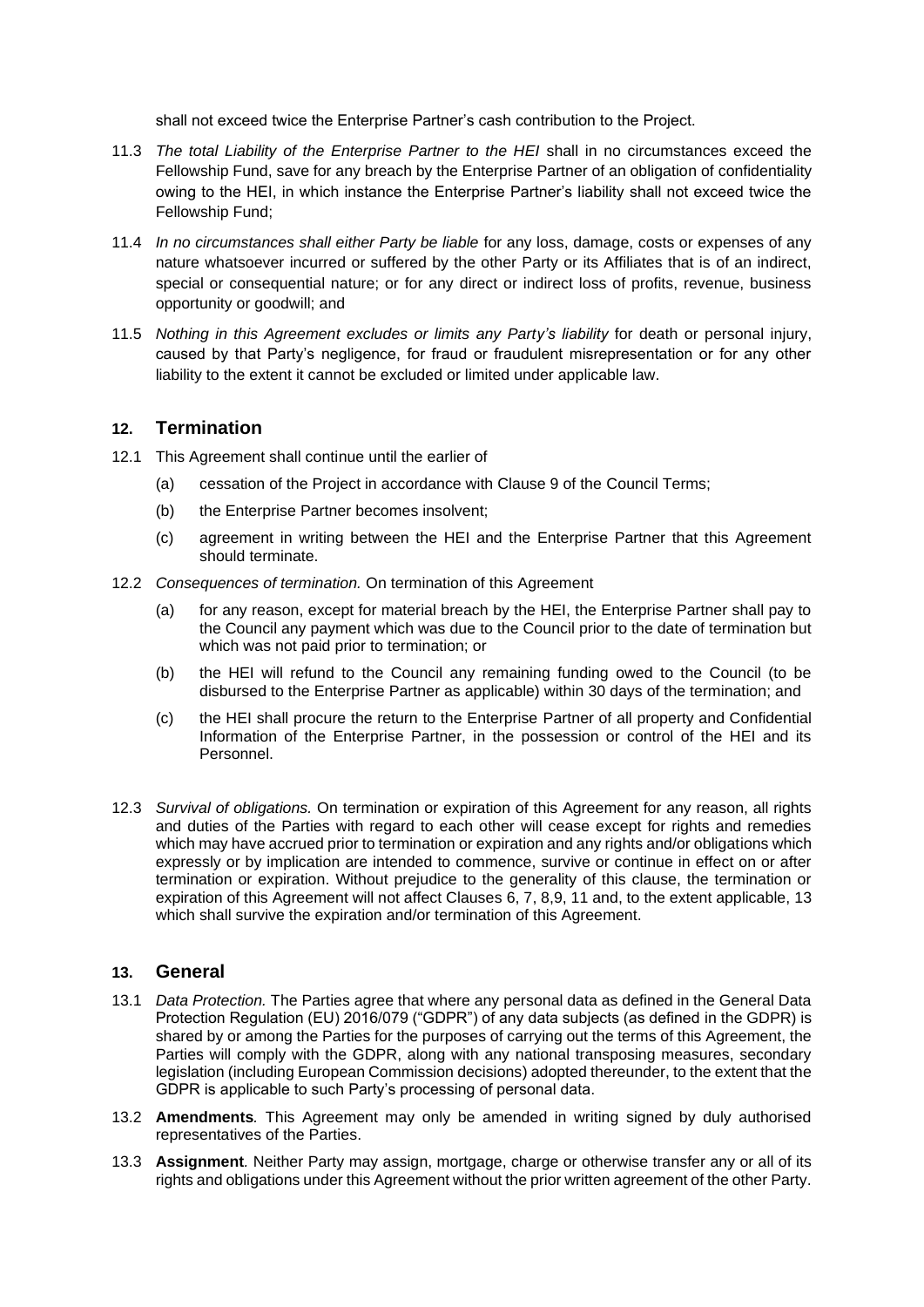13.4 **Notices***.* All notices given by either Party to the other pursuant to this Agreement shall be in writing and may be delivered by pre-paid post, registered courier or by hand to:

|         | <b>Enterprise Partner Contact:</b> | <b>HEI Contact:</b>     |
|---------|------------------------------------|-------------------------|
| Name    | l●l                                | $  \bullet  $           |
| Title   | [•]                                | $\lceil \bullet \rceil$ |
| Address | l●l                                | $\lceil \bullet \rceil$ |

Any such notice, if so given, shall be deemed to have been served:

- (a) if sent by hand, when delivered;
- (b) if sent by post or courier, one business day after posting.
- 13.5 **Severability**. If the whole or any part of a provision of this Agreement is or becomes illegal, invalid or unenforceable under the law of any jurisdiction, that shall not affect the legality, validity or enforceability under the law of that jurisdiction of the remainder of the provision in question or any other provision of this Agreement and the legality, validity or enforceability under the law of any other jurisdiction of that or any other provision of this Agreement.
- 13.6 **Counterparts and Signatures***.* This Agreement may be executed in counterparts all of which taken together shall constitute one single agreement between the Parties. Transmission of an executed counterpart of this Agreement by fax or e-mail (in PDF, JPEG or other agreed format) shall take effect as delivery of an executed counterpart of this Agreement. If either method of delivery is adopted, without prejudice to the validity of the agreement thus made, each Party shall provide the others with the original of such counterpart as soon as reasonably possible thereafter.
- 13.7 *Announcements.* Neither Party shall make any press or other public announcement concerning any aspect of this Agreement, or make any use of the name of the other Party in connection with or in consequence of this Agreement, without the prior written consent of the other Party.
- 13.8 *Law and jurisdiction.* This Agreement and any non-contractual obligations arising out of or in connection with this Agreement shall be governed by and construed in accordance with the laws of Ireland and each Party agrees to submit to the exclusive jurisdiction of the courts of Ireland.

#### **Agreed by the Parties through their authorised signatories:**

| <b>SIGNED</b> For and on behalf of the HEI<br>[Insert full legal name of the HEI] | <b>SIGNED</b> For and on behalf of<br>[Insert full legal name of the Enterprise Partner] |
|-----------------------------------------------------------------------------------|------------------------------------------------------------------------------------------|
| Signed                                                                            | Signed                                                                                   |
| Name                                                                              | Name                                                                                     |
| Title                                                                             | <b>Title</b>                                                                             |
| Date                                                                              | Date                                                                                     |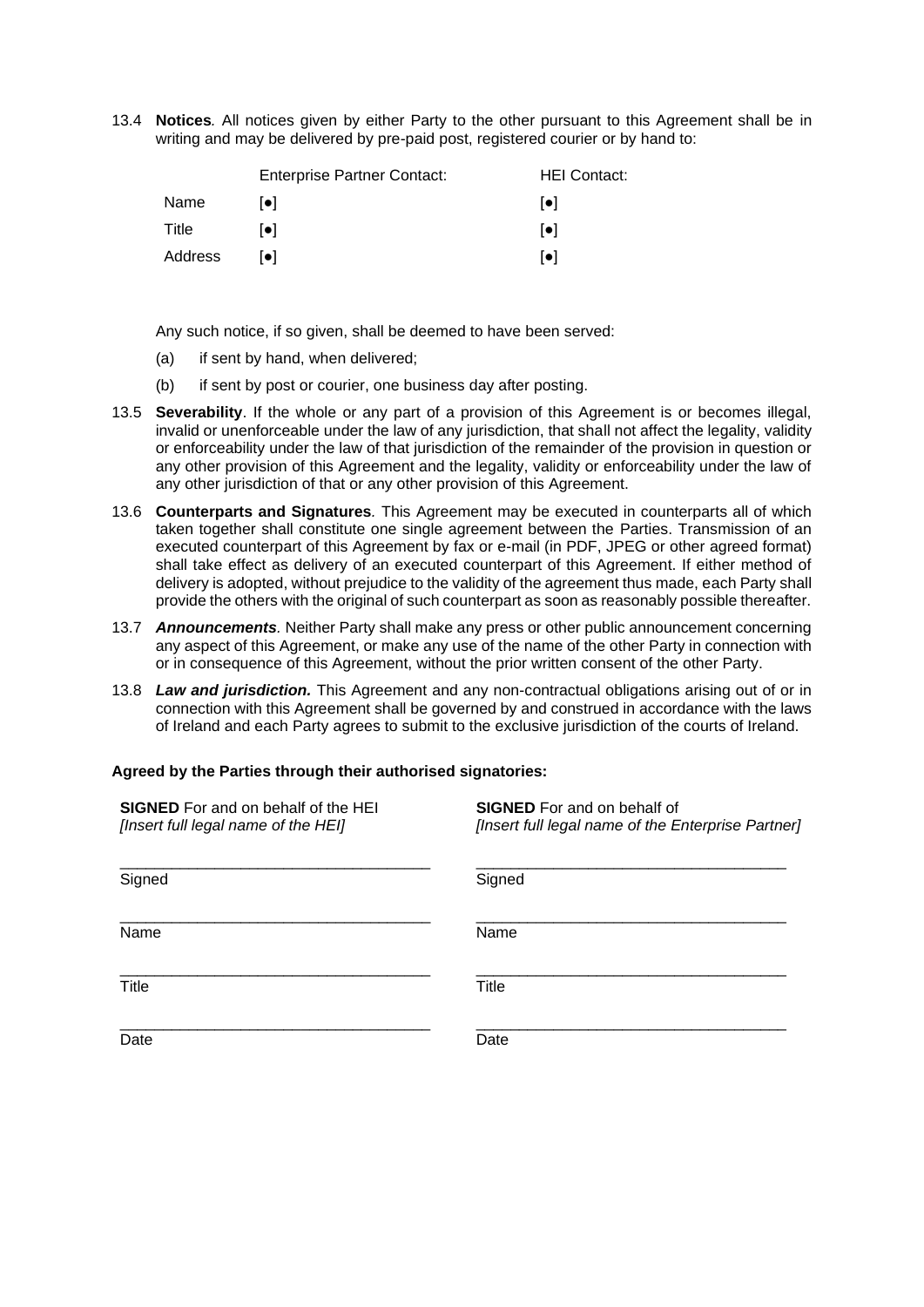| <b>SIGNED</b> by the Fellow | Agreed and acknowledged by the Academic<br><b>Mentor</b> |
|-----------------------------|----------------------------------------------------------|
| Signed                      | Signed                                                   |
| Name                        | Name                                                     |
| Title                       | Title                                                    |
| Date                        | Date                                                     |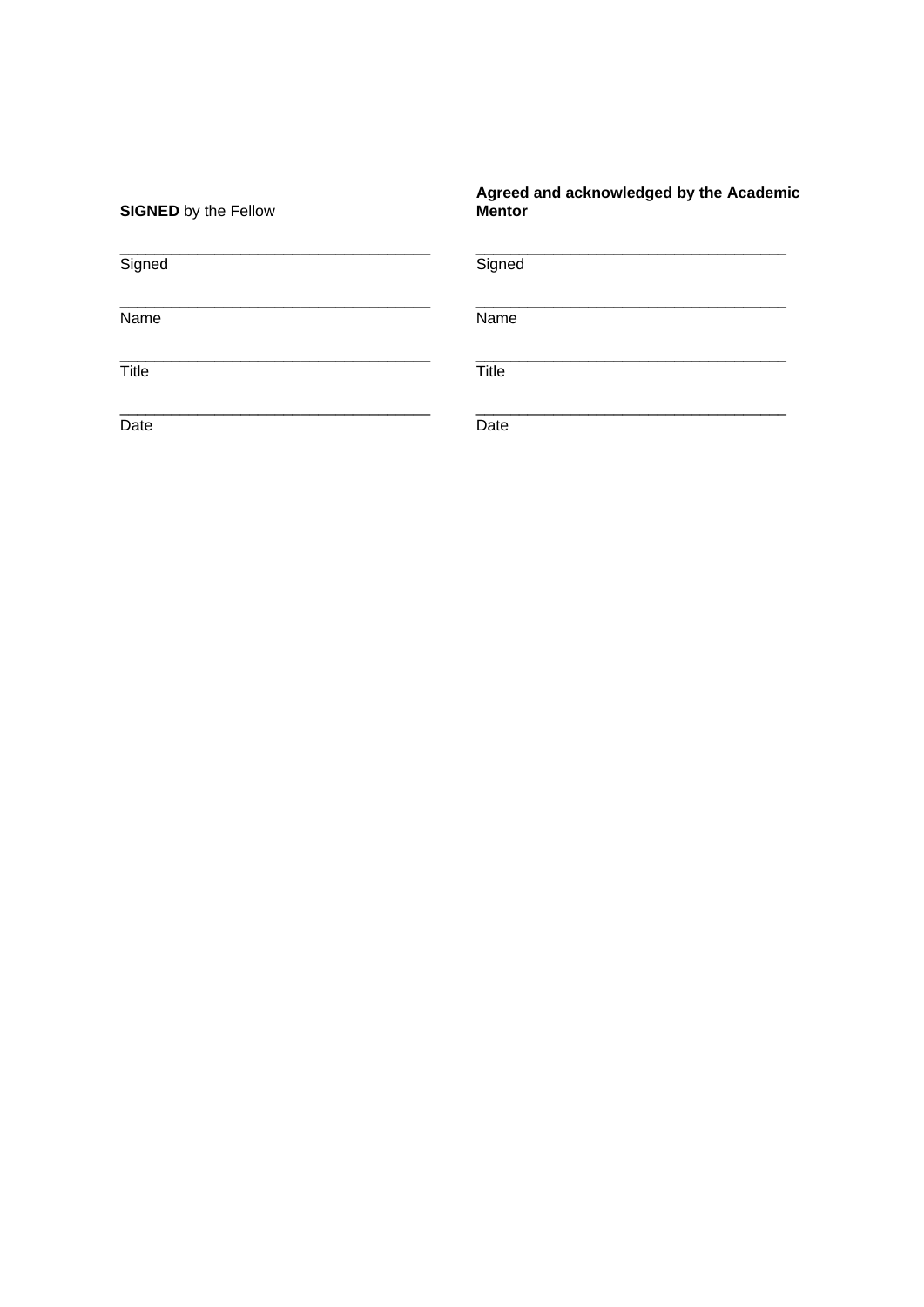# **Schedule 1**

**Project Plan**

| <b>Commencement</b><br><b>Date</b> |                                                                                                                                                              |
|------------------------------------|--------------------------------------------------------------------------------------------------------------------------------------------------------------|
| <b>Completion Date</b>             |                                                                                                                                                              |
| <b>Scope of Project</b>            | Insert the project plan as agreed for funding under the Irish Research Council<br>Enterprise Partnership Scheme Postdoctoral Fellowship Terms and Conditions |